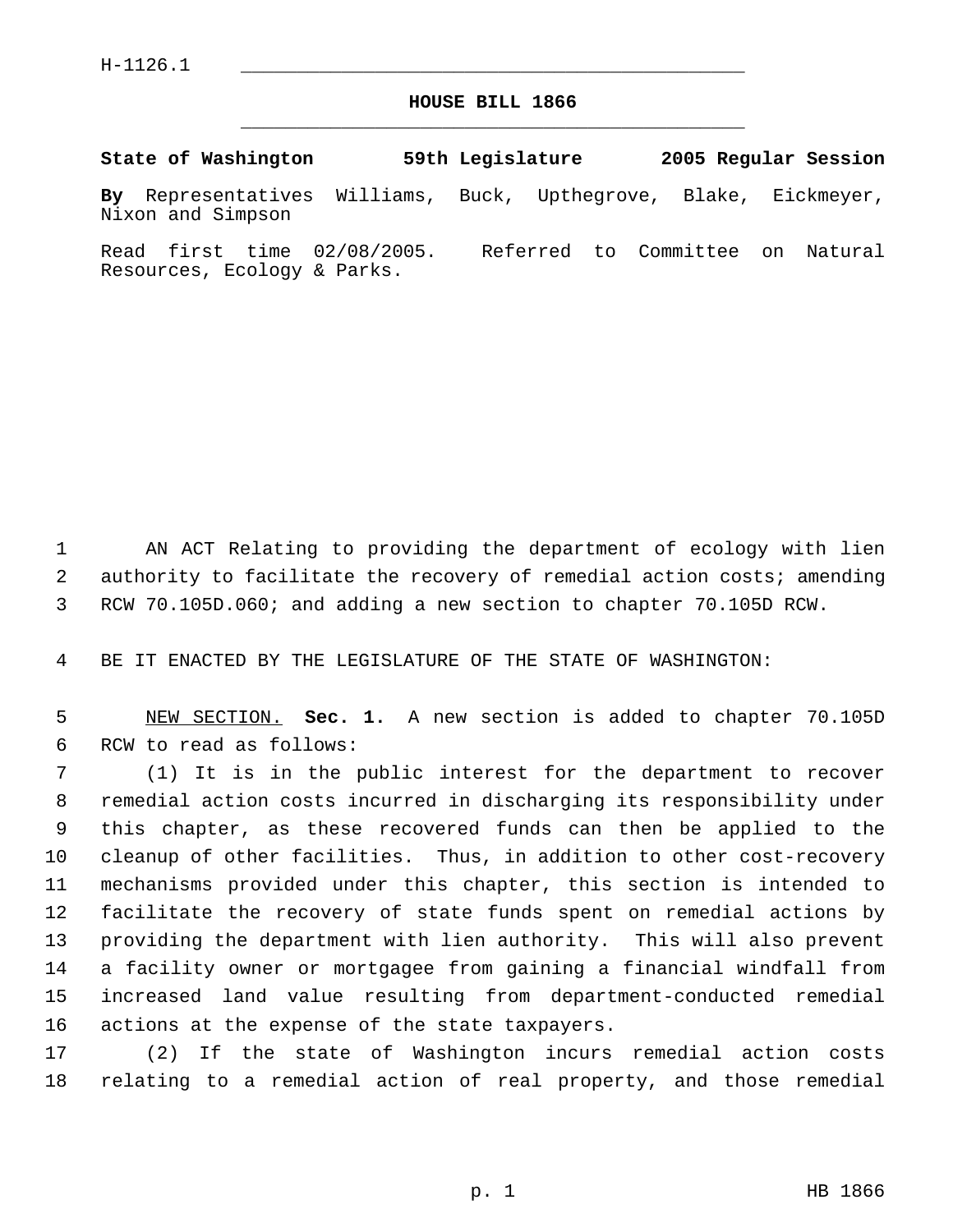action costs are unrecovered by the state of Washington, the department may file a lien against that real property.

 (a) Liens filed under this section shall have priority in rank over all other privileges, liens, encumbrances, or other security interests affecting the property, whenever incurred, filed, or recorded.

 (b) The lien shall not exceed the remedial action costs incurred by the state.

 (c) The department shall, when notifying potentially liable persons of their potential liability under RCW 70.105D.040, include a notice stating that if the department incurs remedial action costs relating to the remediation of real property and the costs are not recovered by the department, the department may file a lien against that real property under this section.

 (3) Before filing a lien under this section, the department shall give the property owner on which the lien is to be filed and mortgagees and lienholders of record a notice of its intent to file a lien, as provided in this subsection (3):

 (a) The notice required under this subsection (3) must be sent by certified mail or served in the manner for serving civil process to the property owner and mortgagees of record at the addresses listed in the recorded documents. If the property owner is unknown or if a mailed notice is returned as undeliverable, the department shall provide notice by posting a legal notice in the newspaper of largest circulation in the county the site is located. The notice shall provide:

(i) A statement of the purpose of the lien;

 (ii) A brief description of the property to be affected by the lien;

 (iii) A statement of the remedial action costs incurred by the state related to the property affected by the lien;

 (iv) A brief statement of facts showing probable cause that the property is the subject of the remedial action costs incurred by the department; and

 (v) The time period following service or other notice during which any recipient of the notice whose legal rights may be affected by the lien may comment on the notice.

(b) Any comments on the notice must be received by the department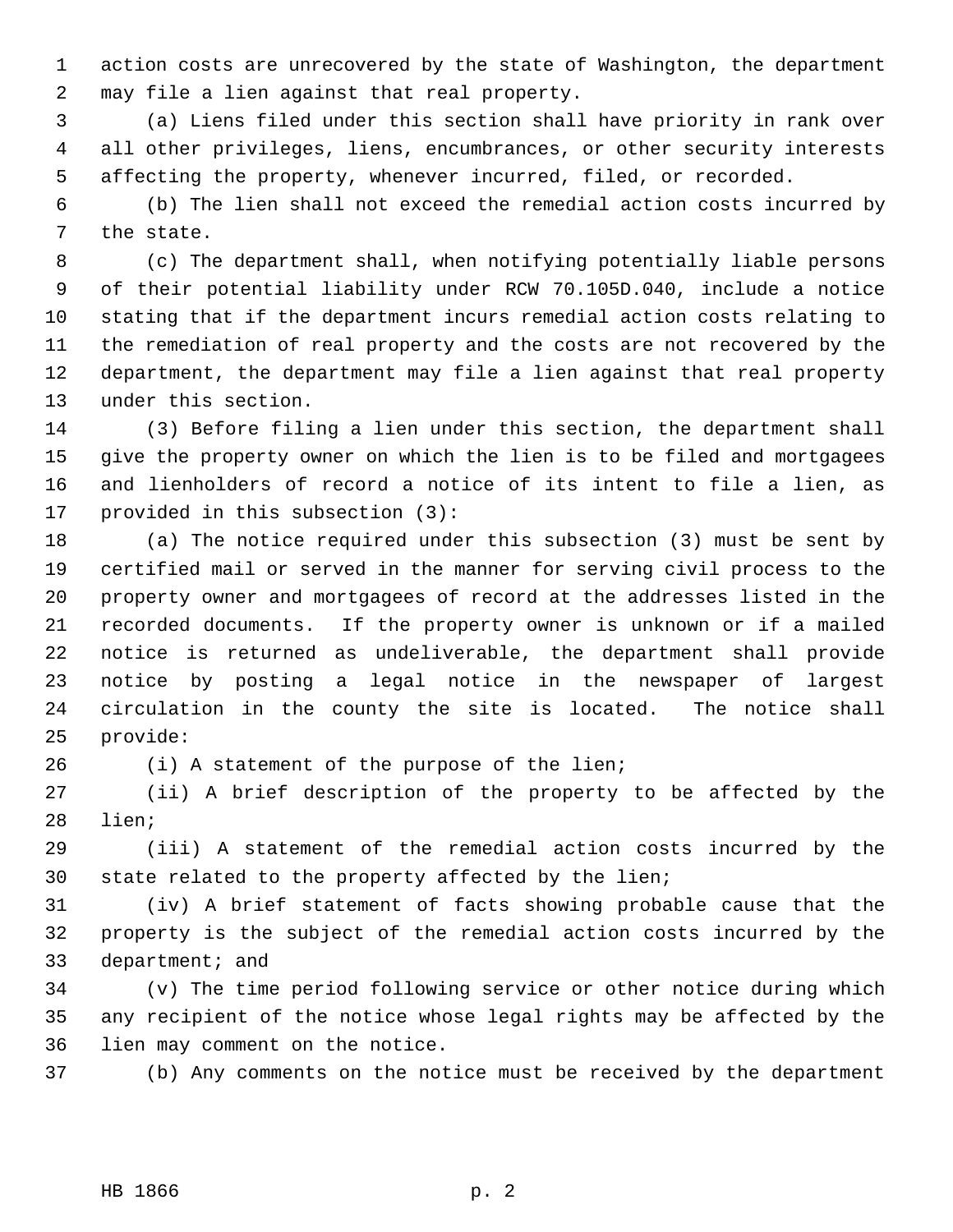on or before thirty days following service or other provision of the notice of intent to file a lien. The comments should be limited to the property owner's defense, if any, to liability under RCW 70.105D.040.

 (c) If no comments are received by the department, the lien may be filed on the property immediately.

 (d) If the department receives any comments on the lien, the department will determine if the property owner has established a valid defense to liability under RCW 70.105D.040. If no valid defense has been established, the department may file the lien. Any further challenge to the lien may only occur at the times specified under RCW 70.105D.060.

 (e) If the department has reason to believe that exigent circumstances require the filing of a lien prior to giving notice under this subsection (3), or prior to the expiration of the time period for comments, the department may file the lien immediately. For the purposes of this subsection (3), exigent circumstances include, but are not limited to, an imminent bankruptcy filing by the property owner, or the imminent transfer or sale of the property subject to lien by the property owner, or both.

 (4) A lien filed under this section is effective when a statement of lien is filed with the county auditor in the county where the property is located. The statement of lien must include a description of the property subject to lien and the amount of the lien.

 (5) Unless the department determines it is in the public interest to remove the lien, the lien continues until the liability for the remedial action costs have been satisfied through sale of the property or other means agreed to by the department.

 (6)(a) The department may accept a payment not to exceed the increase in the fair market value of the real property that is attributable to a remedial action conducted by the department when the department determines this is in the public interest and one of the following circumstances apply:

(i) The property is abandoned;

 (ii) The current property owner is not liable under this chapter; or

 (iii) The property is subject to a settlement under RCW 70.105D.040(5).